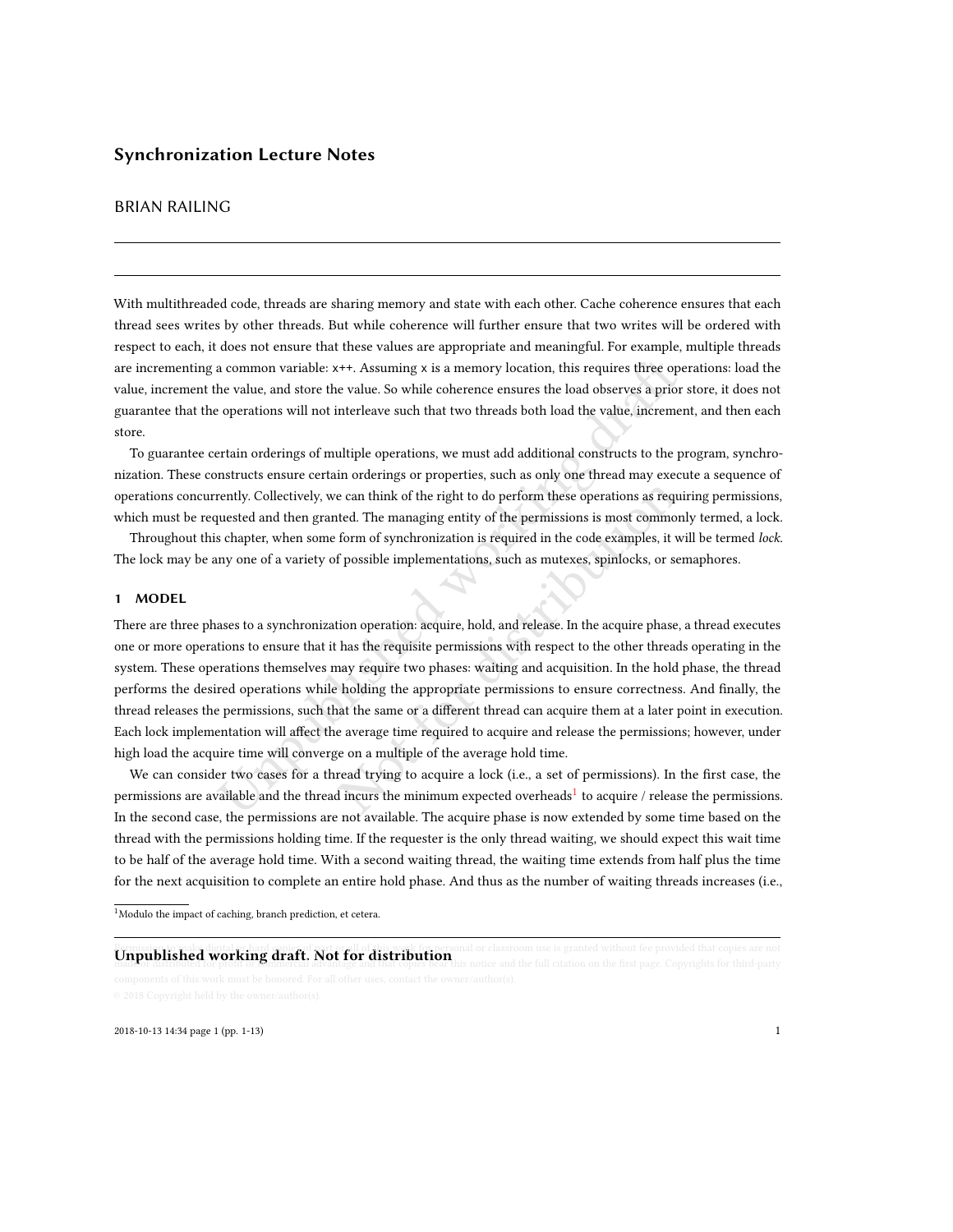#### 2 Brian Railing

```
word test_and_set(*addr)
{
  // the following operations are performed atomically
  old = *addr;*addr = 1;return old;
}
```
#### Fig. 1. Test-and-set

higher contention), the waiting time scales as multiples of the average hold time. However, we shall find that the lock implementation can cause the acquisition performance to deviate from this ideal.

#### 2 BASIC DESIGN

For our basic design of a synchronization mechanism, we will use a common architectural primitive, test-and-set, see Figure [1.](#page-1-0) Being an architectural operation, the component operations can be performed atomically, meaning that no other thread can observe / effect the intermediate state of the operation. Thus, if many threads call test\_and\_set on a location that is initially 0, only one thread can possibly receive the return value of 0, while all other threads receive 1. This design gives a clear correspondence to implementing a lock. A thread trying to acquire a lock enters a loop continually calling test\_and\_set on the lock address until the return value is 0, indicating that it has set the lock's state. This loop is termed a spinloop.

To release the lock, we only need to restore the lock to its initial state, 0. While architectures usually do not require all operations on an address to be atomic, there is generally a restriction that if the accessed memory locations partially overlap, then this behavior is undefined.

entation can cause the acquisition performance to deviate from this ideal.<br>
SIC DESIGN<br>
basic design of a synchronization mechanism, we will use a common architectural<br>
Deing an architectural operation, the component opera ly one thread can possibly receive the return value of 0, whil<br>orrespondence to implementing a lock. A thread trying to ace<br>to m the lock address until the return value is 0, indicating thap.<br>P.<br>y need to restore the lock If we return to considering cache coherence, how is an atomic operation treated by the processor. Is it a read, then optionally a write? That is how we would expect the execution when the operations are treated independently; however, as the architecture determines the request type and interprets the machine code, atomic operations are therefore almost exclusively performed when the memory location is in the M (modified) state, even if the operation may or may not modify the memory state. At one time, processor architectures would mandate the presence of a #LOCK line as part of the bus and that this line would be asserted during any atomic operation, thus locking the bus and ensuring that no other memory operations could take place.

# 3 AVOIDING COHERENCE

In the basic lock designs, the releasing thread has no higher priority on the cache line than any thread attempting to acquire it. Given that an atomic operation effectively requires the cache line to have the modified permission, each attempt to acquire steals the line away from the previous attempt. Into this queue of attempts, the releasing thread waits until it can signal the lock. As this coherence traffic is both directly wasteful, in that it generates no useful work, and further that the traffic is delaying the release path, we should update the basic lock to avoid these operations unless there is a chance of being successful. This change is a test-and-test-and-set lock, see Figure [2.](#page-2-0)

Each thread still attempts the atomic test-and-set operation as before, but now rather than just spinning, it spins on the "test" operation. These operations only read the state of the lock and verify that it is still held. Being reads, the line can be shared with other waiting threads and does not generate coherence traffic.

2018-10-13 14:34 page 2 (pp. 1-13)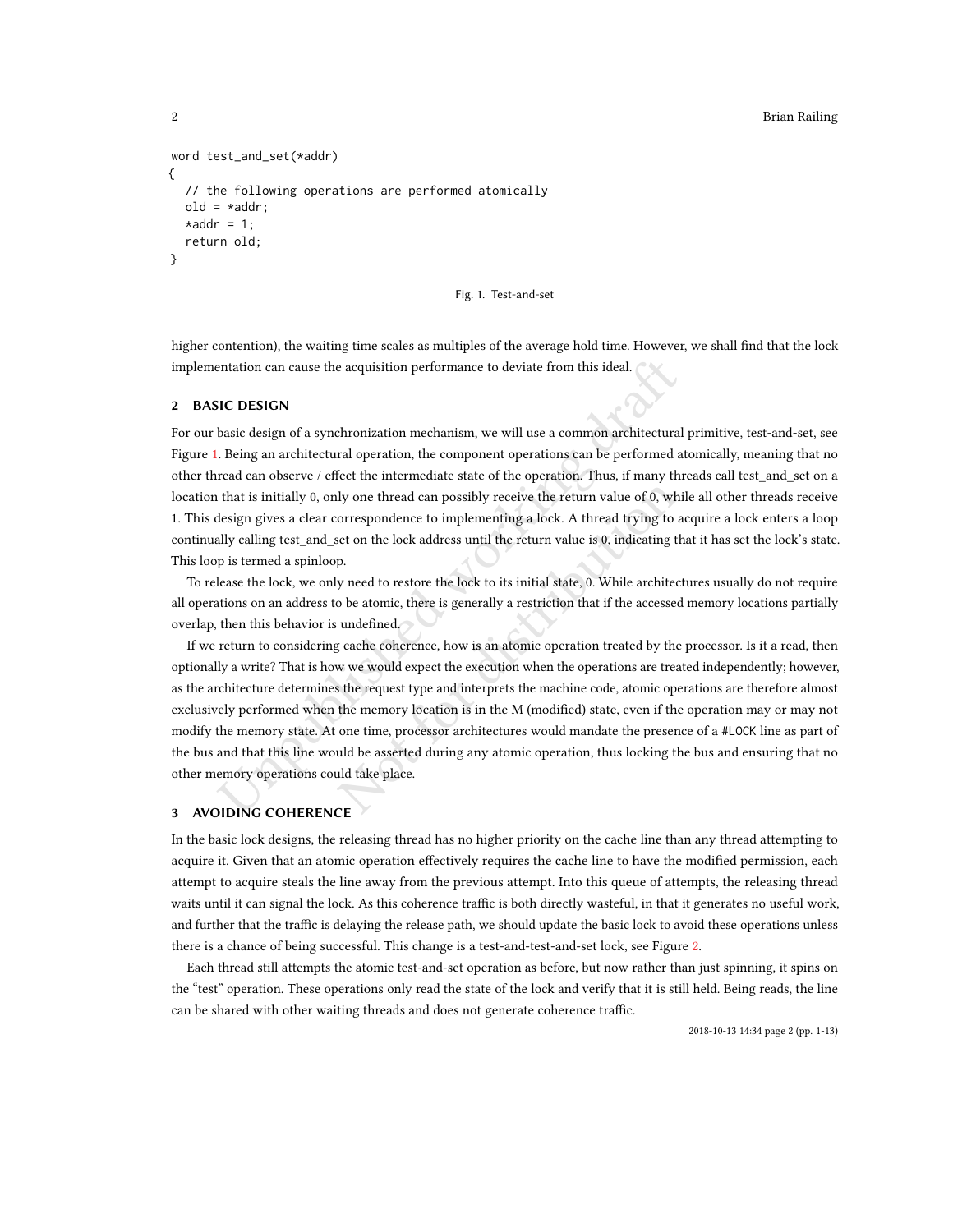}

```
acquire_lock(*lock)
{
  while (test_and_set(lock) == 1)
    while (*lock == 1);}
```
Fig. 2. Extending to Test-and-Test-and-set

```
acquire_lock(*lock)
{
  while (1)
    while (*lock == 1);if (test_and_set(lock) == 0) return;
```
Fig. 3. Refactored Test-and-Test-and-set

This code is optimistic, in that it assumes that the lock is available and thereby first attempts to acquire the lock. In contrast, if the lock is generally expected to have waiters, then the code can be refactored to Figure [3.](#page-2-1) In this alternative, the lock's state is first read before any attempt to acquire is made. This code can be slightly slower for an uncontended acquire, but can save significant coherence invalidations when there are many threads waiting.

In the lock,  $\epsilon$  and set (lock) =  $\epsilon$  9) return;<br>
Fig. 3. Refactored Test-and-Test-and-set<br>
timistic, in that it assumes that the lock is available and thereby first attempts to ac<br>
it is generally expected to have wait If tempthe values, then the coate can be related to Figure 3. In thempt to acquire is made. This code can be slightly slower for none invalidations when there are many threads waiting.<br>
hreads will all be in the same state Now in these designs, the waiting threads will all be in the same state, spinning while reading the lock state. On release, every waiter's cacheline is invalidated and the lock's state set to 0 (unlocked). At this time, each thread will attempt to read an invalid cacheline, incurring a miss and sending a coherence request for the line. As each cache is populated with the lock, the thread observes that the lock is not locked and exits its spin loop, then attempting to acquire the lock using test\_and\_set. However, this requires a new coherence request and the requesting thread's coherence operation is queued, while the prior reads from the other threads are serviced. The threads are guaranteed to make progress with respect to their memory requests, and therefore each of these waiting threads will read the new lock state of 0 and exit their spinloops. Thus the threads will all be making exclusive coherence requests in their attempt to modify the lock.

We are seeing then a stampede of threads from their quiescent reading spinloop to all attempting to update the line. One thread will succeed, while the remainder will fail and again have to fall back to the read loop. So on release and for N waiting threads, there will be 2\*N coherence requests. As most threads are not making progress, why not have them check less often or back off its frequency of reading the lock? Ideally, a thread would only check the lock's state just after the lock has been released, before this time the lock is not available and after this time adds unnecessary delay. However, the question is then how would a thread know when to check.<sup>[2](#page-2-2)</sup>

There are variety of approaches to backing off and finding the right time to wait, let's term these approaches: Linear, exponential, and historic backoff approaches. In each backoff approach, the waiting time ranges between two bounds: a small number of cycles (say 1) and a small multiple of the context switch time. Beyond this multiple, some implementations fall back to a OS-scheduled lock, whereby the thread is descheduled and the hardware context made available for other threads to run. Otherwise, the thread will continue spinning, primarily counting the time before it checks the lock again.

<span id="page-2-2"></span> $^{2}$ This is a possible area of research whereby the architecture could provide an instruction to check the coherence state of a cache line and respond accordingly.

<sup>2018-10-13 14:34</sup> page 3 (pp. 1-13)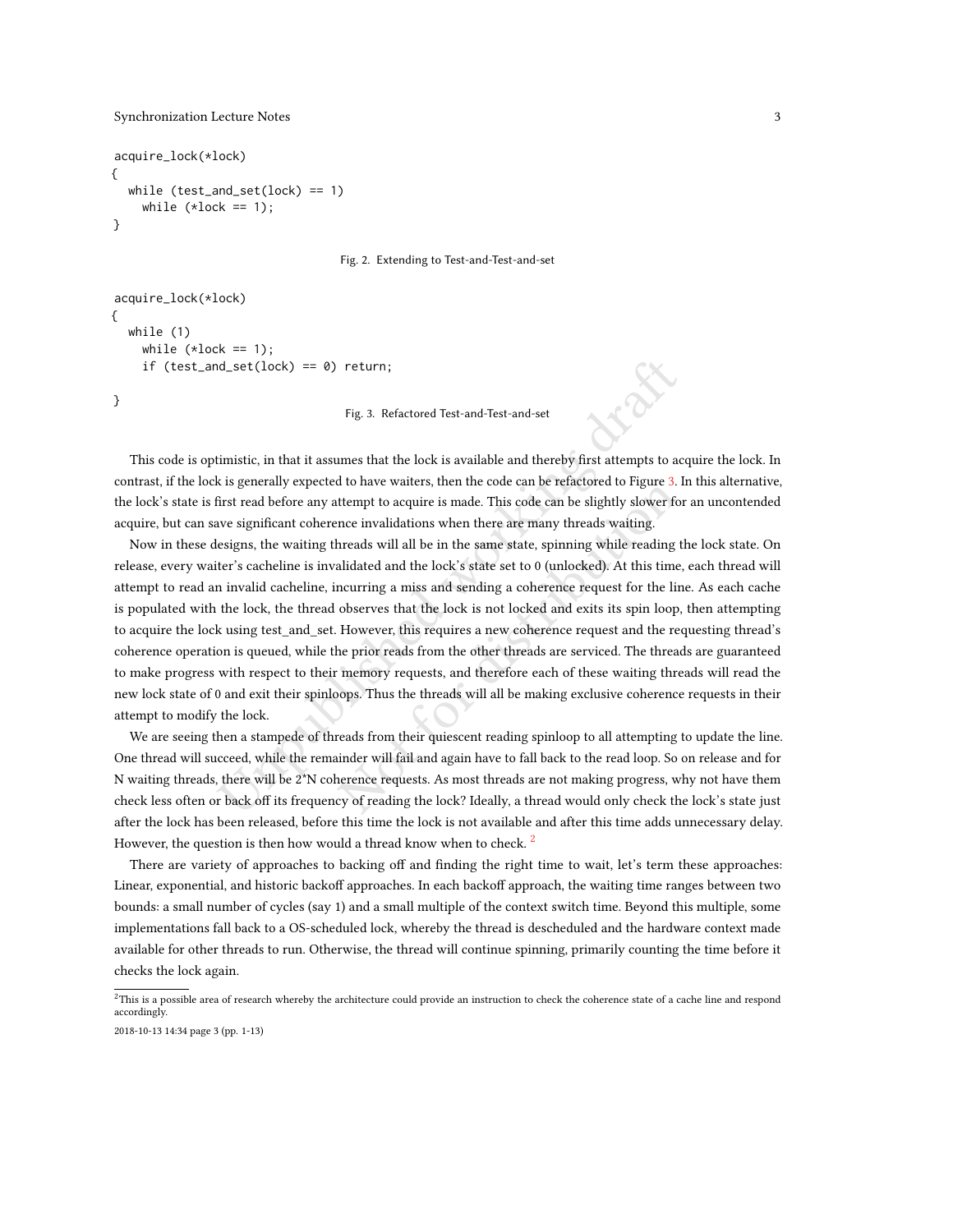```
// All of these instructions are performed atomically
CMPXCHG(*loc, old, new)
{
  ret = *loc;if (ret == old) *loc = new;return ret;
}
```
Fig. 4. Pseudo-code for Atomic Compare Exchange (CMPXCHG)

ther 100, 200, then 400 cycles. The historic is a modification whereby the lock recelarity of the lock acquire times and uses this as initial guidance into have. Recall, when attempting to acquire the lock that is already In linear backoff, the thread will check after 100, then 200, 300, et cetera cycles. While an exponential backoff will do so after 100, 200, then 400 cycles. The historic is a modification whereby the lock records the average (moving, weighted, or otherwise) of the lock acquire times and uses this as initial guidance into how much backoff should a thread use. Recall, when attempting to acquire the lock that is already held, then we should expect to wait half of the average hold time before the lock is released. The backoff algorithms are trying to efficiently find this average hold time, while also taking into account that we should expect half of these acquire attempts will be ideally waiting for less than this amount of time.

When backoff is implemented with these spinlock designs, ideally the 2\*N coherence requests is reduced to a constant term, mitigating the impact of a significant number of waiters.

# <span id="page-3-1"></span>4 OTHER ATOMIC PRIMITIVES

To extend our spinlock designs and later (see Section 8.2) provide additional complex atomic operations, we need several additional atomic primitives. We'll discuss three primitives here, with the either of the later two, we can build all atomic primitives. Depending on the specific architecture, different atomic primitives are provided in the instruction set.

#### 4.1 Atomic Fetch and X

red with these spinlock designs, ideally the 2\*N coherence reque<br>of a significant number of waiters.<br>
IITIVES<br>
s and later (see Section 8.2) provide additional complex atomic come<br>
We'll discuss three primitives here, with Many of the simple integer operations can be directly performed atomically without a separate lock. Incrementing a variable, x++, can be prefixed to be atomic. And processors may extend to more generally, x += y or x &= y et cetera. Given the load placed on the memory during these operations, they are often constrained to single-cycle operations to avoid locking the bus for the tens of cycles required for a division.

### 4.2 Compare Exchange

Until now, all of the atomic operations always executed completely, regardless of the current state of the system. With compare exchange (CMPXCHG), the processor's execution will vary depending on the state of the system, while maintaining the appearance that the instruction executed atomically. The basic idea for CMPXCHG is that the program only wants to modify the memory state if it contains a specific value, otherwise the operation should be unsuccessful.

In Figure [4,](#page-3-0) we see this pseudo-code implementation for CMPXCHG. The caller provides a memory location, the old / expected value in that location, and the new value to store if the old value is found currently in that location.

#### 4.3 Load-linked / Store-conditional

The most general of these operations is the pair of instructions, load-linked (LL) and store-conditional (SC). These operations are a simple form of Transactional Memory (see Section [10\)](#page-10-0). On executing a LL instruction, a memory 2018-10-13 14:34 page 4 (pp. 1-13)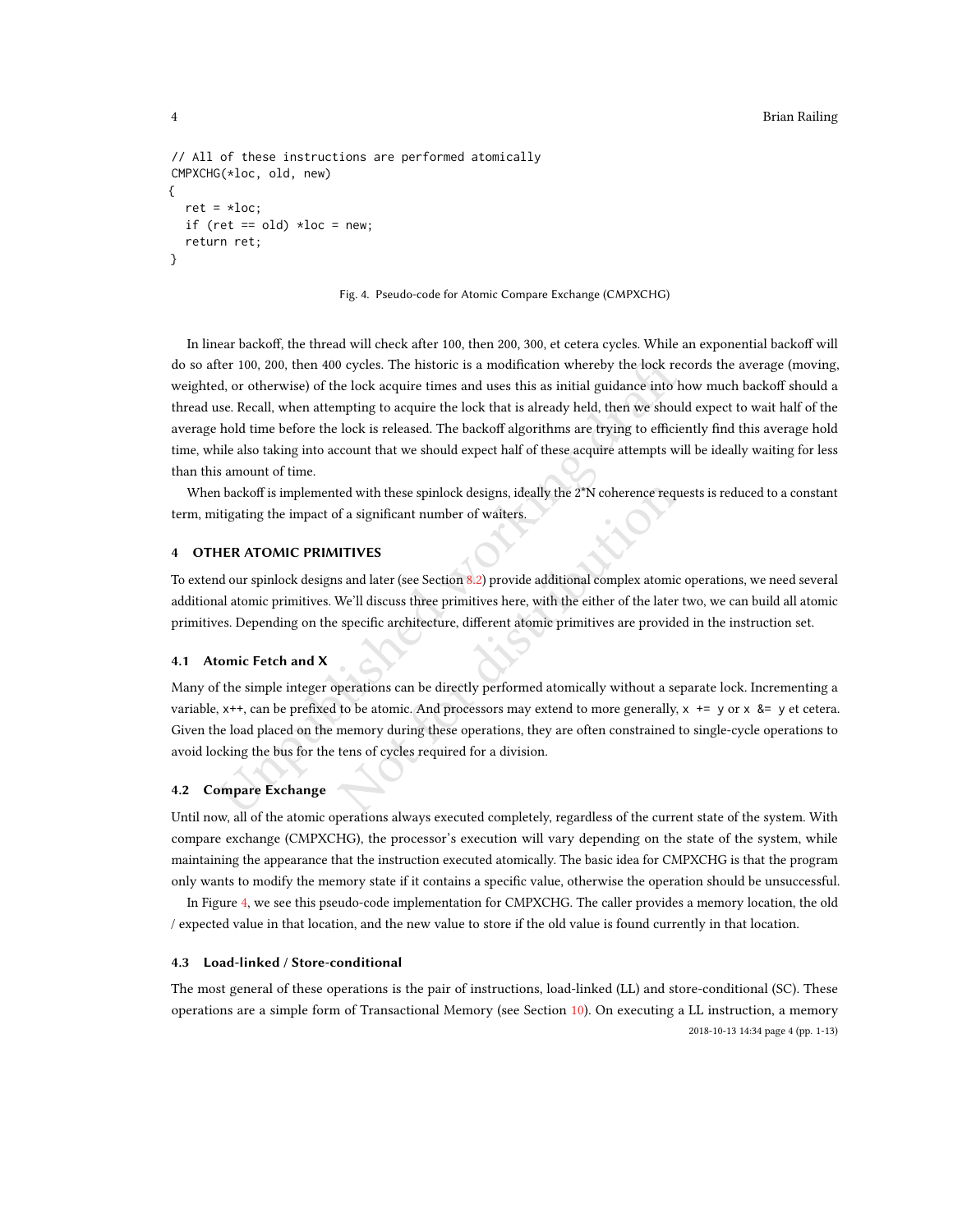```
Lock(*lock)
{
  int ticket = atomic_increment(lock->next_ticket);
  while (ticket 1= lock->serving);
}
Unlock(*lock)
{
  lock->serving++;
}
```
#### Fig. 5. Ticket-based Lock Implementation

location is read into a register. The code can now execute other, non-memory instructions. Finally, when it executes SC to store a value back to the memory location read by LL, the processor checks whether that memory location has been accessed by any other hardware context, if not, then the store is successful, otherwise, the store fails and the appropriate condition codes are set.

# 5 FAIRNESS IN LOCKING

The problem with the locking approaches thus far is that while providing good average access time, there can be significant discrepancies in time due to a lack of fairness. As without this guarantee, there is no assurance that a waiter may ever acquire the lock in a continuously used system. Instead, we can change the locks to enforce this property either through a static or dynamic ordering, to do so we need to use the primitives from the previous section (Section [4\)](#page-3-1).

#### 5.1 Ticket locks

to a register. The code can now execute other, non-memory instructions, Finally,<br>
to lack to the memory location read by LL, the processor checks whether that men<br>
any other hardware context, if not, then the store is succ thes thus far is that while providing good average access ti<br>a lack of fairness. As without this guarantee, there is no assura<br>ously used system. Instead, we can change the locks to enfor<br>ing, to do so we need to use the p The ticket lock is designed like a deli counter. Each thread arrives and takes a 'ticket', which is a number indicating the thread's order. The lock also maintains a number indicating which ticket currently holds the lock. Thus as we see in Figure [5,](#page-4-0) when locking, the thread waits until its ticket is the lock holder, and on unlocking the thread hands off the lock to the next ticket. However, each unlock operation invalidates all of the waiters, which were all reading the serving number. And as each continues to wait, will need to reread the cacheline.

# 5.2 Array-based locks

To avoid the high invalidation count with the ticket locks, we can instead create an array of waiting flags, each on its own cache line. When a thread arrives, it acquires a flag element and waits for it to be signaled. Being on its own cache line, its flag will remain cached until the lock is released from the immediately previous acquisition, which will set the flag of the next waiter.

# 5.3 Queued spinlocks

Queued spinlocks<sup>[3](#page-4-1)</sup> provide both the fairness guarantees of previous lock implementations, while also dynamically scaling the resources required. This lock implementation creates a queue, via a linked list, of waiting threads, where each thread has its lock variable to spin on. This last feature is also important as this avoids many of the earlier coherence and contention problems.

<span id="page-4-1"></span> ${}^{3}\rm{White}$  a variety of implementations exist, I will discuss the MCS design. 2018-10-13 14:34 page 5 (pp. 1-13)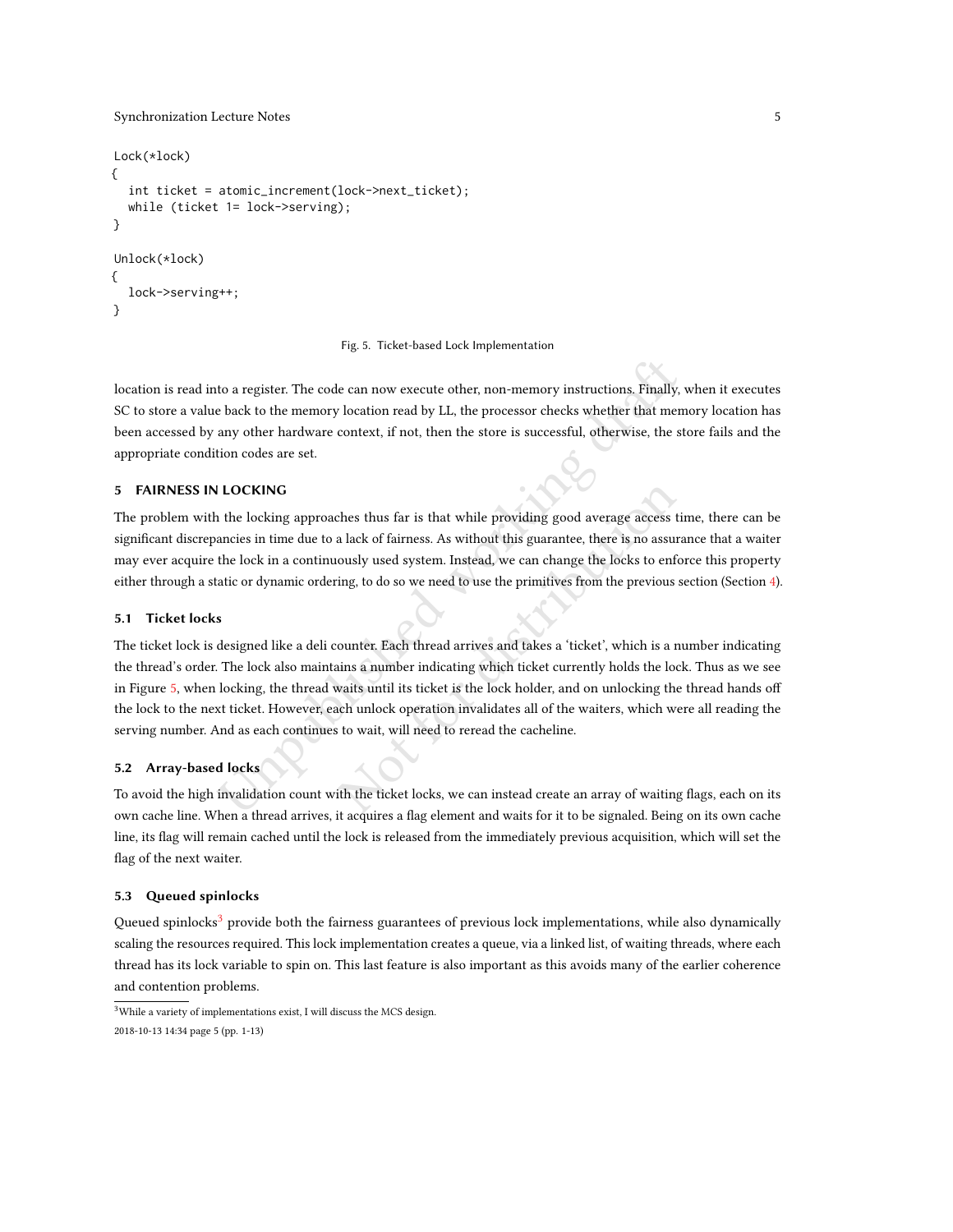```
acquire_lock(*my_lock, *global_lock)
{
  my_lock->next = NULL;
  my_lock->state = WAIT;
  prev = my\_lock;ATOMIC_SWAP(global_lock, prev);
  if (prev == NULL) return;
  prev->next = my_lock;
  while (my_lock->state == WAIT) ;
}
```
### Fig. 6. Acquire Queued (MCS) Lock

```
\text{Llock}(\text{kmy\_lock}, \text{kglobal\_lock})<br>
(my_lock->next == NULL) {<br>
\text{C} = \text{CMPXCHG(global\_lock}, \text{my\_lock}, \text{NULL});<br>
\text{H}^{\text{C}}(\text{x} = \text{my\_lock}) return;<br>
\text{S} = \text{my\_lock}<br>
\text{NULL};<br>
\text{S} = \text{my\_lock}<br>
\text{NULL};<br>
\text{S} = \text{my\_lock}<br>
\text{S} = \text{my\_lock}<br>
release_lock(*my_lock, *global_lock)
{
     do {
          if (my\_lock \rightarrow next == NULL) {
              x = CMPXCHG(global_lock, my_lock, NULL);
              if (x == my\_lock) return;
          }
          else
          {
              my_lock->next->state = ACQUIRE;
              return;
          }
     } while (1);
}
```
# Fig. 7. Release Queued (MCS) Lock

In Figure 6, the acquire lock design takes in two parameters: a local lock instance, often allocated on the stack, and the global lock state. This global state holds two possible values: NULL indicating that the lock is not acquired, and a non-NULL value pointing to the last thread enqueued (which could be currently holding the lock). The local lock instance holds two pieces of data: whether this thread has the lock and where to find the next waiting thread. Thus, the waiting threads form a linked list, with the global lock state pointing to the tail of this list and the thread at the head of the list currently holding the lock.

A queued spinlock requires five coherence requests to complete

# 6 READER-WRITER LOCKS

Just as coherence supports multiple hardware contexts sharing a cache line and the exclusivity to modify that cache line, so can we design synchronization to ensure similar sharing can take place safely while supporting the capability to modify the data. To achieve this, we extend the use of a synchronization construct to protect special reader-writer data requiring exclusion, rather than the program's data itself, see Figure [8.](#page-6-0)

Readers can enter by acquiring the reader lock, incrementing the count and dropping the lock. On release, the reader operates similarly. If the reader count increments from 0 to 1, then the writer lock is acquired. And on release, if the

2018-10-13 14:34 page 6 (pp. 1-13)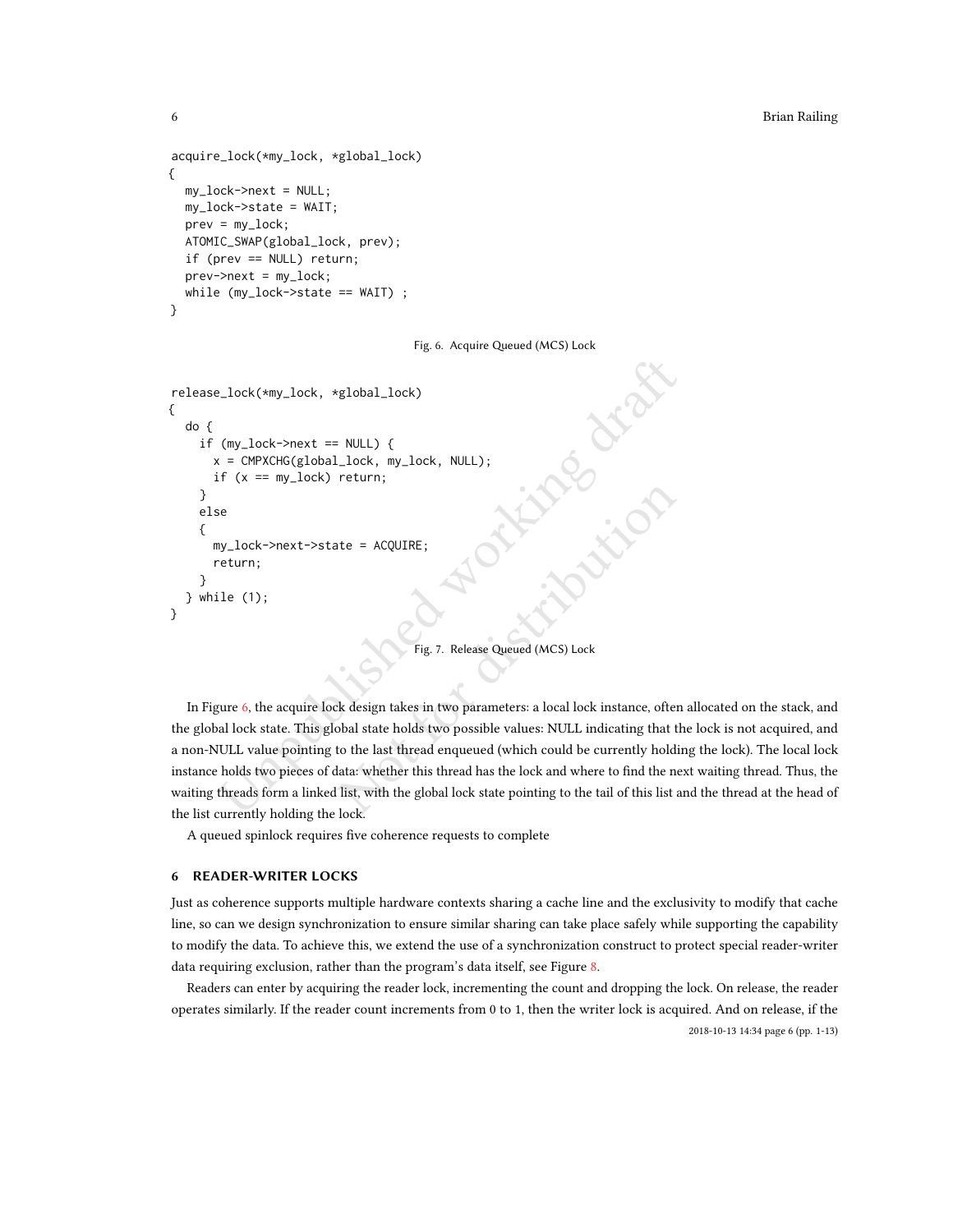```
struct reader_writer {
  lock reader, writer;
  int reader_count;
};
```
Fig. 8. Reader-writer State

reader count drops to zero, the writer lock is released. For writers, the writer lock is the sole element of mutual exclusion acquired and released appropriately.

#### 6.1 Reader or Writer Bias

Reader-writer locks can be designed to bias toward either readers or writers. When the lock is in "reader mode", it is providing the greater concurrent access to the data, versus the "writer mode" which is provides exclusive access to the data.

Consider the case that 1 thread is currently reading the data and 1 thread is waiting to write, when another thread arrives requesting to read the data. This newest reader could access the data concurrently improving performance, but in doing so the lock would violate fairness and further risk starvation (if readers continually arrive).

Now consider the case where 1 thread is currently writing the data and 1 thread is waiting to read the data, when another thread arrives requesting permission to write to the data.

Effectively, the bias should be made toward the infrequent requester. That said, if writing is sufficiently common, then one should just use mutual exclusion instead.

#### 6.2 Scalable Locking

The reader-lock designs so far still have a single point of serialization. However, this state can be replicated into multiple instances such that a reading thread only needs to register itself at a single instance, while a writing thread must now acquire exclusivity from every instance.

# 7 BARRIERS

Writer Bias<br>
sk can be designed to bias toward either readers or writers. When the lock is in "reference<br>
the ter concurrent access to the data, versus the "writer mode" which is provides exclu<br>
see that 1 thread is curren resonded is currently writing the data and 1 thread is waiting to read<br>assion to write to the data and 1 thread is waiting to read<br>assion to write to the data.<br>toward the infrequent requester. That said, if writing is suff Contrasting with the synchronization approaches thus far, barriers are designed to handle a different problem: how to ensure that N threads have arrived at a point P in the program before any of those threads can execute instruction P+1. The basic design requires a count and a flag. As each thread arrives, it atomically increments the count (probably while holding a lock) and if the count is equal to the expected number of threads, this last one then signals the waiters using the flag.

Ideally, the barrier would be reused, for example as the last operation in a loop body. In our simple design, one thread is released by the barrier continues executing. It arrives at the barrier, increments the counter, and then waits on the flag which is already set so it keeps running. The final thread to arrive, could reset the counter, such that on the next iteration the first thread clears the flag; however, there is no guarantee that all threads have exited their barrier spinloop when the flag is then reset. Ignoring the option of making all barriers be one off, we have two possible solutions.

First, the barrier could be designed such that one thread is the designated signaler. Two phase gather and release.

Second, the meaning of the barrier's flag can be changed. If it is treated similar to a electronic signal, the notification comes from it switching state rather than being set. In this design, each arriving thread records the current flag state 2018-10-13 14:34 page 7 (pp. 1-13)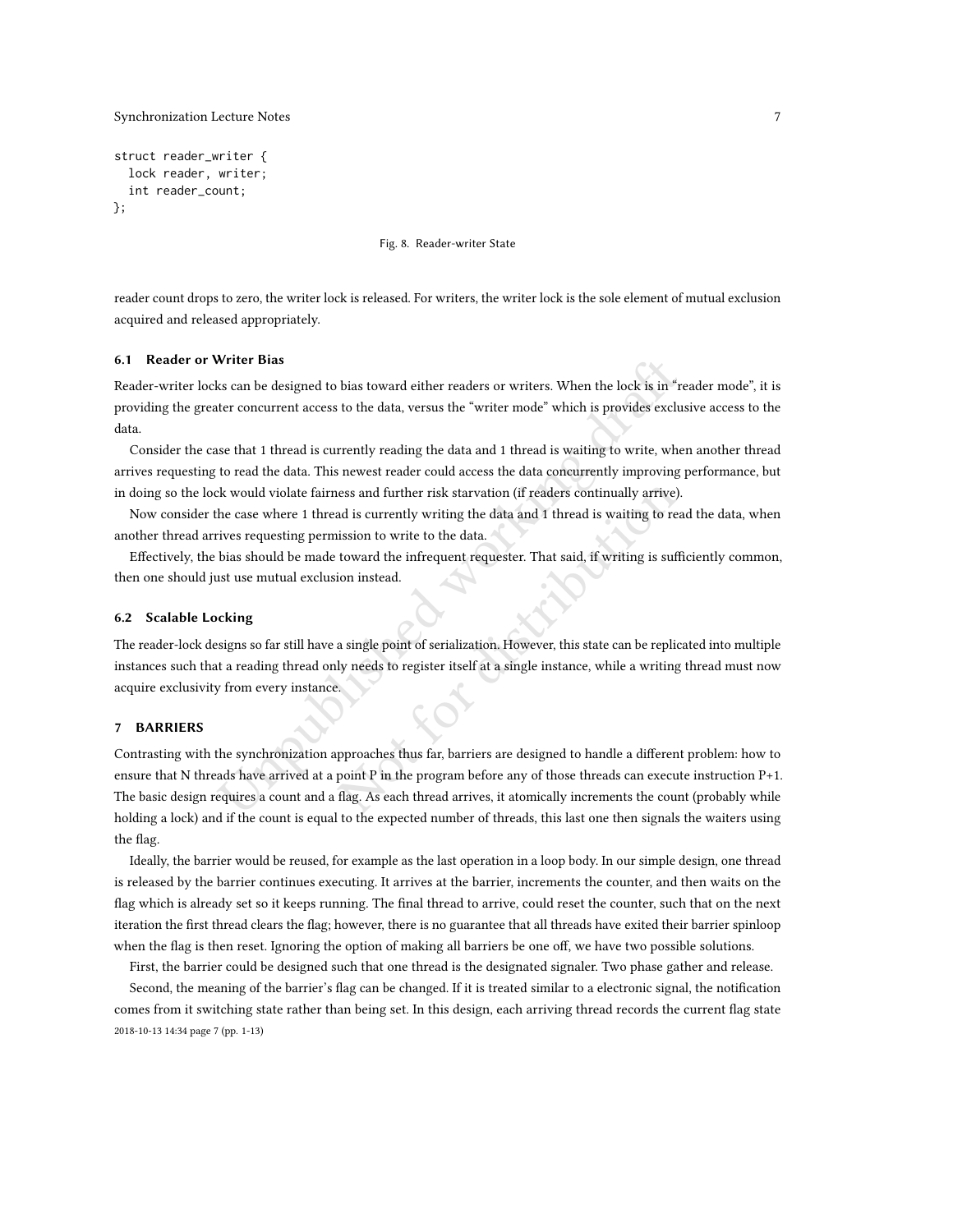## 8 Brian Railing

```
barrier_wait(*bar)
{
  lock(bar->lock);
  old_flag = bar->flag;
  bar->count++;
  if (bar->count == N) {bar->flag = !old_flag; bar->count = 0;}
  unlock(bar->lock);
  while(bar->flag == old_flag) ;
}
```
Fig. 9. Pseudo-code Flip-flop Barrier Implementation

before incrementing the count. Then after the increment, it waits for the flag state to have changed, which comes from the last arriving thread signaling the barrier. This extension gives us the implementation in Figure [9.](#page-7-0)

# 7.1 Barrier Topology

ncrementing the count. Then after the increment, it waits for the flag state to have carriving thread signaling the barrier. This extension gives us the implementation in throwe barrier Topology<br>
urrier Topology<br>
urrier T b by  $O(P)$ . It is possible to do better. Let's construct a tree of small constant will work. Each barrier has its two phases: gath a specific barrier node, the last thread then arrives at the parel last thread arrives and In the above barrier design, the common state is updated by every arriving thread. And given that the state requires a lock, this forces the span to by  $O(P)$ . It is possible to do better. Let's construct a tree of barriers, which could be a branching factor of 2 but any small constant will work. Each barrier has its two phases: gather and release. When all of the assigned threads arrive at a specific barrier node, the last thread then arrives at the parent node to this barrier. This sequence continues until the last thread arrives and traverses all the way to the root of the tree, at which point the barrier enters the release phase and threads release the threads waiting at each barrier node. While the total work has increased, the span has been reduced as the state updates are no longer serialized.

Practically, this serialization may not be an issue in most programs. If the interval between threads arriving at the barrier exceeds the expected time required to update the barrier state, then the barrier state would primarily be uncontended and the threads would not have to wait. Put another way, if the time between the first and last thread arriving at the barrier exceeds  $O(P) * T(update)$ , then the contention free time exceeds the serialized time. That said, as thread count or memory transfer time increases, the need for a decentralized barrier will also increase.

# 8 FINE-GRAINED SYNCHRONIZATION

The synchronization thus far has been coarse-grained, meaning that each construct covers a large set of operations; however, just as we saw with reader-writer locks, there are opportunities to increase the supported concurrency without sacrificing correctness. We will explore how synchronization can be reduced in scope, and in so doing, some operations can be executed concurrently rather than serialized by the synchronization.

#### 8.1 Data structure locking

Program data is often stored in dynamic structures, such as trees or linked lists. The default strategy for safe, concurrent accesses is to place a single lock around the entire data structure. The simplification afforded by this approach makes it reasonable for many uses, and particularly for data structures that have infrequent accesses and are therefore unlikely to need to handle concurrent accesses.

If we consider inserting elements into a sorted linked list, the operations are independent of each other and could be completed any order or even concurrently. The only restriction would be safe modification of an element's next 2018-10-13 14:34 page 8 (pp. 1-13)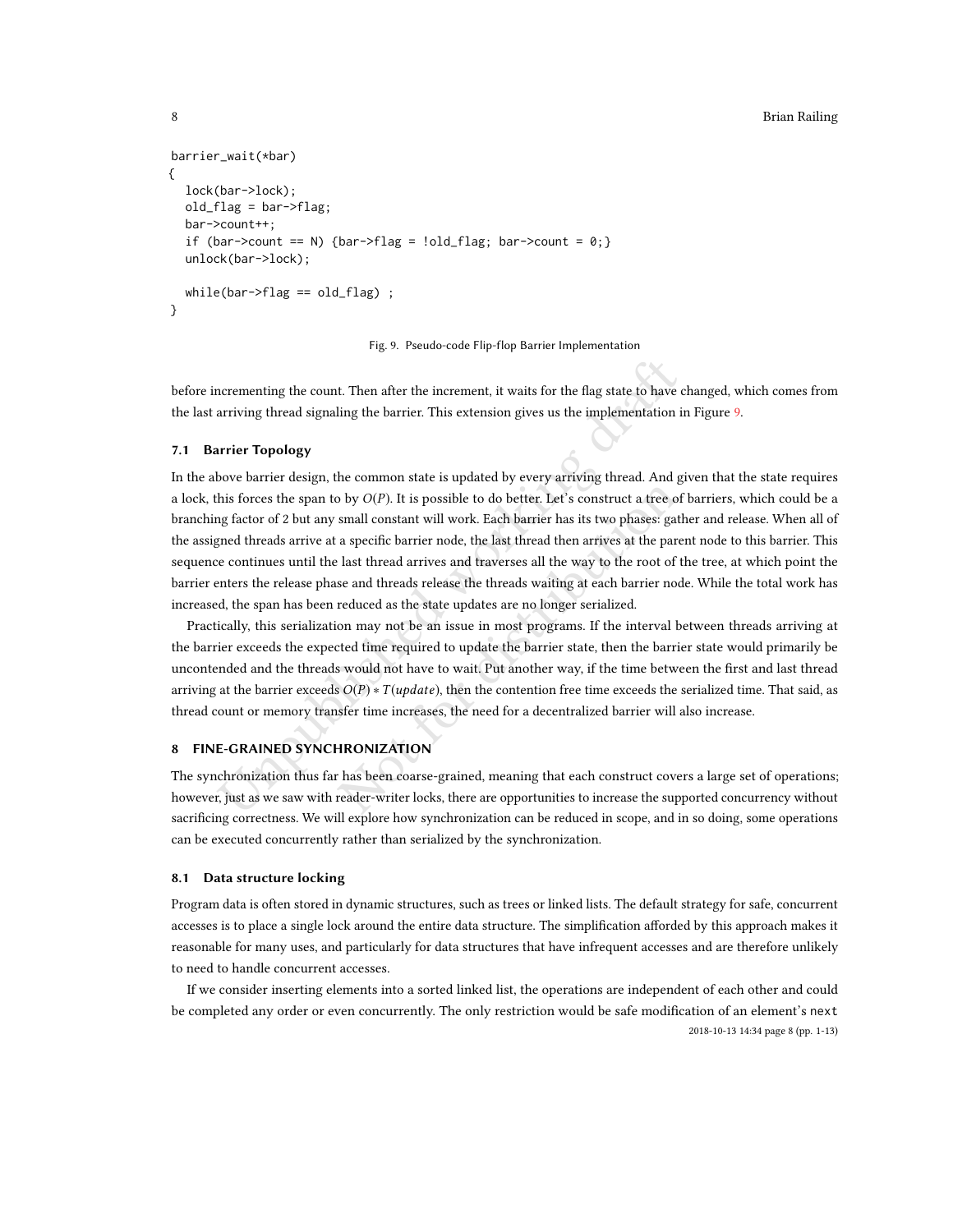pointer. And similarly for deletion. We can accomplish this by adding a lock to each element. So if we are inserting C into A->B->D, the code would lock(A), then lock(B), unlock(A), and lock(D). Then while B and D are locked, C can be safely inserted between them. Similar modifications can be made to other pointer-based data structures.

However, this is not without costs. Each element requires additional space to maintain its lock. Furthermore, these locks now introduce time overhead with their acquisition and release on every operation on the data structure. This overhead is rather expensive such that a high rate of concurrent access is needed before the overall program benefits.

#### <span id="page-8-0"></span>8.2 Atomic Operations

Many forms of synchronization discussed so far have relied on atomic operations provided by the architecture. Some, such as test\_and\_set, have a clear use in lock implementations, while others, such as compare\_and\_swap, are more generalizable. Extending from these operations, architectures may implement many more atomic operations, such as fetch\_and\_add. Against this backdrop of operations, we should revisit our use of synchronization in solving many problems.

ending from these operations, architectures may implement many more atomic op<br>Against this backdrop of operations, we should revisit our use of synchronization<br>this is one style of performance optimization that can be har As an aside, this is one style of performance optimization that can be hard to explain, such as integrating an exclusivity bit with an atomic counter. In the original design, the system would acquire a lock, check a series of conditions, including incrementing a count of items, and then release the lock. With most of the conditions being errors (and thus infrequently set), much of this synchronized time was maddening unnecessary. I proposed creating a fast lookup design, whereby the conditions (if safe) and the count of items would be in a single field. Using compare\_and\_swap, a thread could verify the conditions and register its operation via the count. Separately on every error path, besides setting the specific fail condition, the execution would also clear the safe condition from the fast lookup field. Threads would then fallback to the pre-existing lock-based code until one found all conditions to be *safe* again. I thought it elegant, the others thought it dangerous.

telementing a count of tents, and then release the lock. With thus infrequently set), much of this synchronized time was m a fast lookup design, whereby the conditions (if safe) and the sing compare\_and\_swap, a thread cou Our initial example in this chapter saw multiple threads attempted to update a common counter, x++. Simple guidance would ask programmer's to add a synchronization construct to protect this counter. And should a similar field be part of a dynamic structure, then each element may require its own construct. However, we have a simpler, and more importantly, faster way to solve this concurrency problem by utilizing the underlying atomic operations. For example, x++ can be replaced with fetch\_and\_add(x, 1), where the later is guaranteed atomicity. Even if the architecture does not directly provide a single instruction, the compiler (or programmer) can construct a read-modify-write loop that will perform the operation atomically, see Figure 10. OpenMP, via the #pragma omp atomic, and  $C/C++1x$  standards, via the atomic datatypes as prefixed with \_Atomic, provide access to these operations without requiring the programmer to discern which operations are specifically available from the architecture.

8.2.1 Atomics as bitpacking. Second example. I've probably written about this before, and I'll likely do so again. Locks often waste space. Consider the following:

```
atomic_add(int* loc, int val)
{
    lock()
```

```
*loc += val
     unlock()
}
2018-10-13 14:34 page 9 (pp. 1-13)
```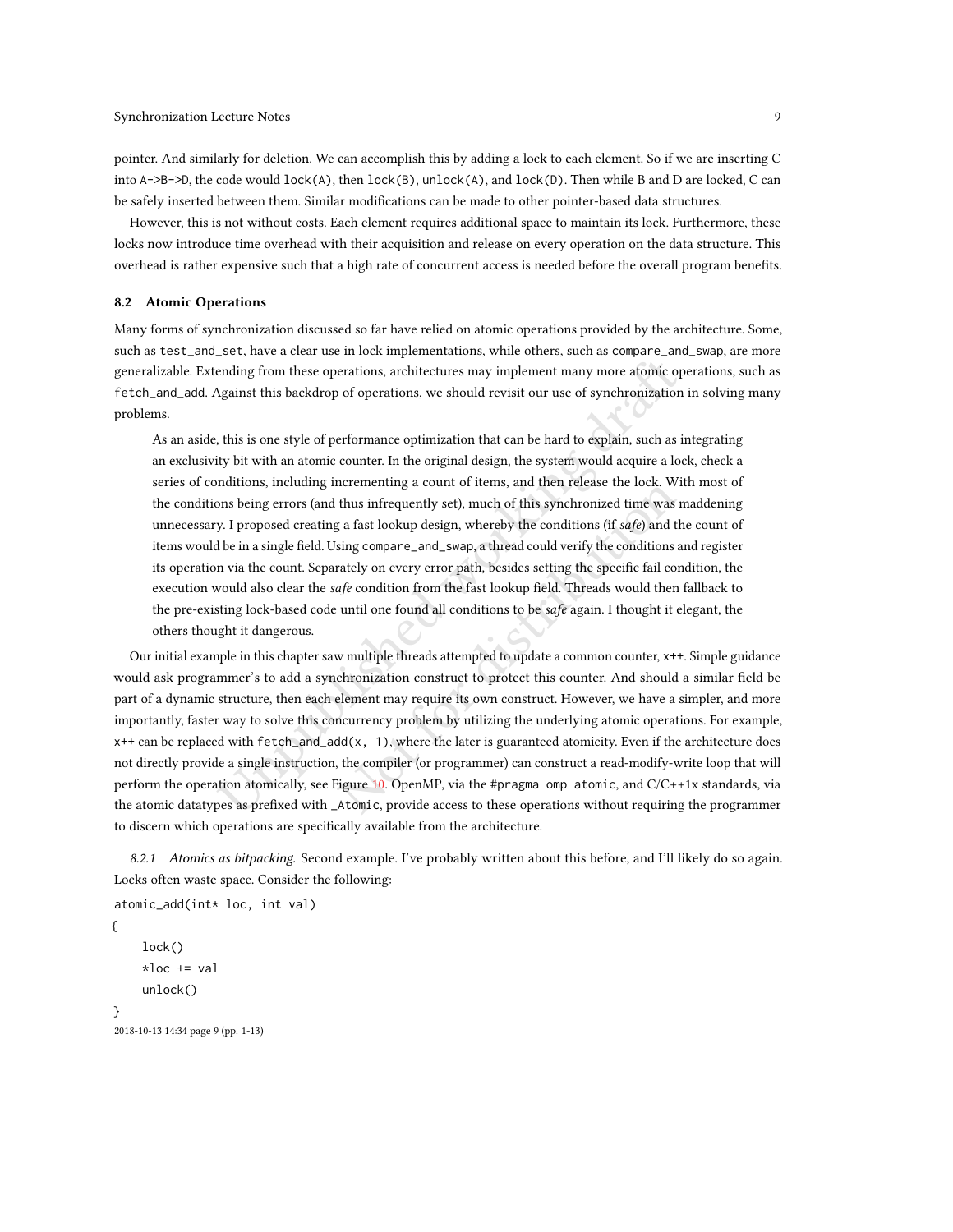## 10 Brian Railing

```
atomic_OP(*addr, val)
{
  do {
    old = *addr;new = old OP val;
  } while (compare_and_swap(addr, old, new) != old);
  return old;
}
```


Looks fine, right? Consider that the lock is 4 bytes of space, of which 1 bit indicates whether it is acquired. Two compactions are possible. First, the lock could be integrated into the value itself. This would reduce the range for the value, as one bit is now dedicated to holding the lock state. Or second, many architectures (like x86) support the above operation as a single instruction. So using the instruction, removes the need for a lock bit / word entirely.

Why don't we always replace the locks with atomic instructions? Two reasons: first, if the locked section is ever more complex, then the atomic sequence becomes vastly more complex, as only the simplest of operations (add, subtract, or, and, etc) are supported with atomicity. Second, the determination of the appropriate transformations in the compiler is exceedingly complex and may not be solvable in the general case. Since the compiler wouldn't be able to do this generally, it looks instead to the programmer to introduce this change.

# 9 LOCK-FREE SYNCHRONIZATION

s fine, right? Consider that the lock is 4 bytes of space, of which 1 bit indicates with save possible. First, the lock could be integrated into the value itself. This wou sone bit is now dedicated to holding the lock stat atomicity. Second, the determination of the appropriate transmay not be solvable in the general case. Since the compiler v<br>the programmer to introduce this change.<br>
DNIZATION<br>
on has a terrible flaw. If the lock holder is Until now, our synchronization has a terrible flaw. If the lock holder is context switched out, no progress can be made. Often we assume this is an infrequent event, which is valid but it does happen. Some scenarios are more concerned by worse case performance than average. Into this space, we can do away with locks. We cannot remove atomic operations, but we can guarantee that regardless of the order of any context switches, as long as one thread is running, the code will make progress. Do note that using lock-free code provides this guarantee, but at a cost in both implementation complexity and best case performance.

## 9.1 ABA

Many lock-free implementations are susceptible to having limited ability to detect changes to the data structure. In using compare-and-swap, the architecture is asked to operate based on whether the expected value is still present at that memory location. For commutable operations, such as atomic adds, this behavior matches the programmer's model. In lock-free data structures, finding the expected value present does not explicitly indicate that the data structure is unchanged.

For example, thread 1 is ready to pop A->B and is context switched out. Thread 2 completes pop A->B. Later C is pushed and then A is pushed. Thread 1 resumes executing and the head of the list is 'still' A, so it completes its operation, changing the head of the list to B. Element C is now not linked as part of the list, without being popped. While mitigations can exist for recovering these elements, prevention is truly necessary.

To detect and prevent ABA sequences, an additional field is integrated into the pointers that can capture this sequencing information. This sequence number field carries the specific ordering of each operation being performed on the data structure. Thus, when a push or pop is attempted, the code reads the current pointer and extracts the sequence 2018-10-13 14:34 page 10 (pp. 1-13)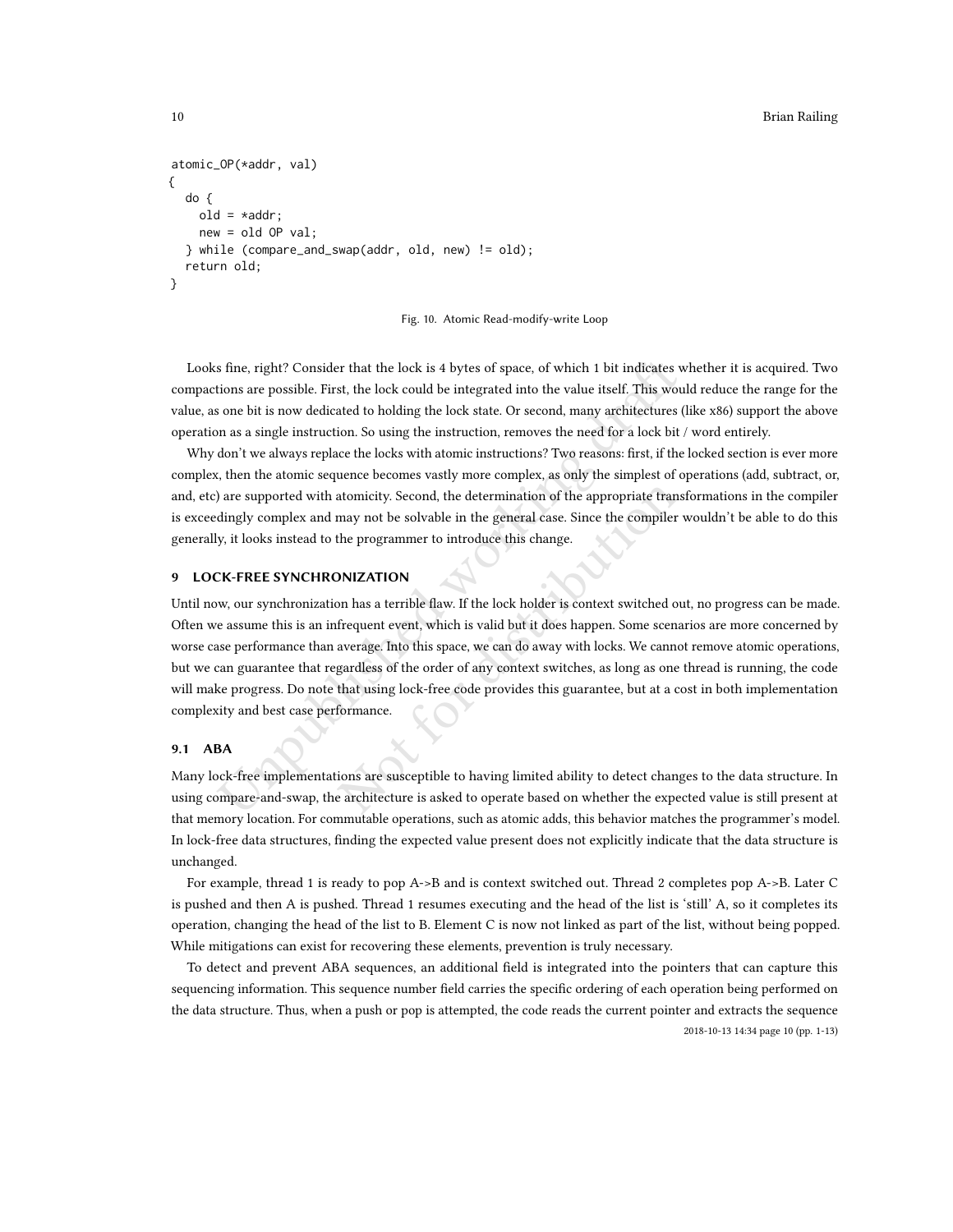number. The next operation receives the subsequent sequence number. Then when the code attempts to update the data structure using compare-and-swap, not only must the pointer match but the sequence number must also match. Given that sequence numbers are finite, there is still the possibility that the sequence number has wrapped around at the same time that the original pointer is in place; however, with a sufficiently sized field, the chance of this occurrence is considered negligible.

Two follow up points need to be reviewed. Any physical system has a number of purely physical sources of error, so software errors below some threshold can be ignored. Second, should the system utilize load-linked / store-conditional instructions instead, it is not susceptible to the ABA problem.

# <span id="page-10-0"></span>10 TRANSACTIONAL MEMORY

ar to synchronization has been specifying how the system should complete the necesty lest us turn this around to instead specify what needs to be completed safel. In marking a region of execution as transactional, the syst Our approach so far to synchronization has been specifying how the system should complete the necessary operations. Transactional memory lets us turn this around to instead specify what needs to be completed safely and leaves the how to the system. In marking a region of execution as transactional, the system tracks every memory operation, such that when the transaction completes, it is as if all of the operations execute between the operations from any other processor. That claim may be confusing, so consider a simple example of two processors repeatedly writing to locations in memory. You may reasonably expect that the writes from the processors interleave in time, P0 then P1 then P0 and so forth. Transactionally, we want the operations not to interleave but all be P0 and then all from P1 (or vise versa). If the operations can be so ordered, then they have mutual exclusion with those memory locations.

The default way to ensure this transactional ordering is to aborting transactions that are violating this requirement. It is also possible for transactions to partial abort, rolling back to the last non-violating operation. And other work has put forward rebasing operations that can shift a transaction's operations to avoid the violation.

The tracked memory operations are treated as being in two sets: the read set and the write set. Locations in the a transaction's read set are permitted to overlap with other reads to the same location. Any write however will cause the transaction to be aborted. Locations in the write set can not overlap with any other memory operation (either read or write) to those locations. Locations can be promoted from the read set to the write set.

#### 10.1 Hardware / Software

The means of the interest of the PO and then all from P1<br>perations not to interleave but all be P0 and then all from P1<br>they have mutual exclusion with those memory locations.<br>actional ordering is to aborting transactions To provide transactional memory to the programmer, some component must track and maintain the necessary information about memory usage to enforce the transactional semantics. There are two fundamental approaches: hardware and software. Hardware is already designed to track and share addresses via the coherence protocol, so extensions to track accesses transactionally are straightforward. Software approaches require instrumentation or a managed runtime that can intercept every memory operation, since any operation can disrupt a transaction.

While hardware is faster, there is some advantage to software based solutions. Each framework has to identify and then track each transactional access. The tracking part requires additional storage space, which can be a constraint with hardware approaches. In fact, experimental results in Section [10.4.1](#page-11-0) show some transactions aborting solely due to these resource constraints. Some researchers have therefore proposed hybrid approaches, which allow the hardware to call into a software component to manage those transactions where the resources have been exceeded.

## 10.2 Undo / Redo Logging

Whether by software or hardware, the transactional memory system has to track the updates that are being transactionally made to memory. The system does so via logging. And the log is necessary to ensure that all of the updates are 2018-10-13 14:34 page 11 (pp. 1-13)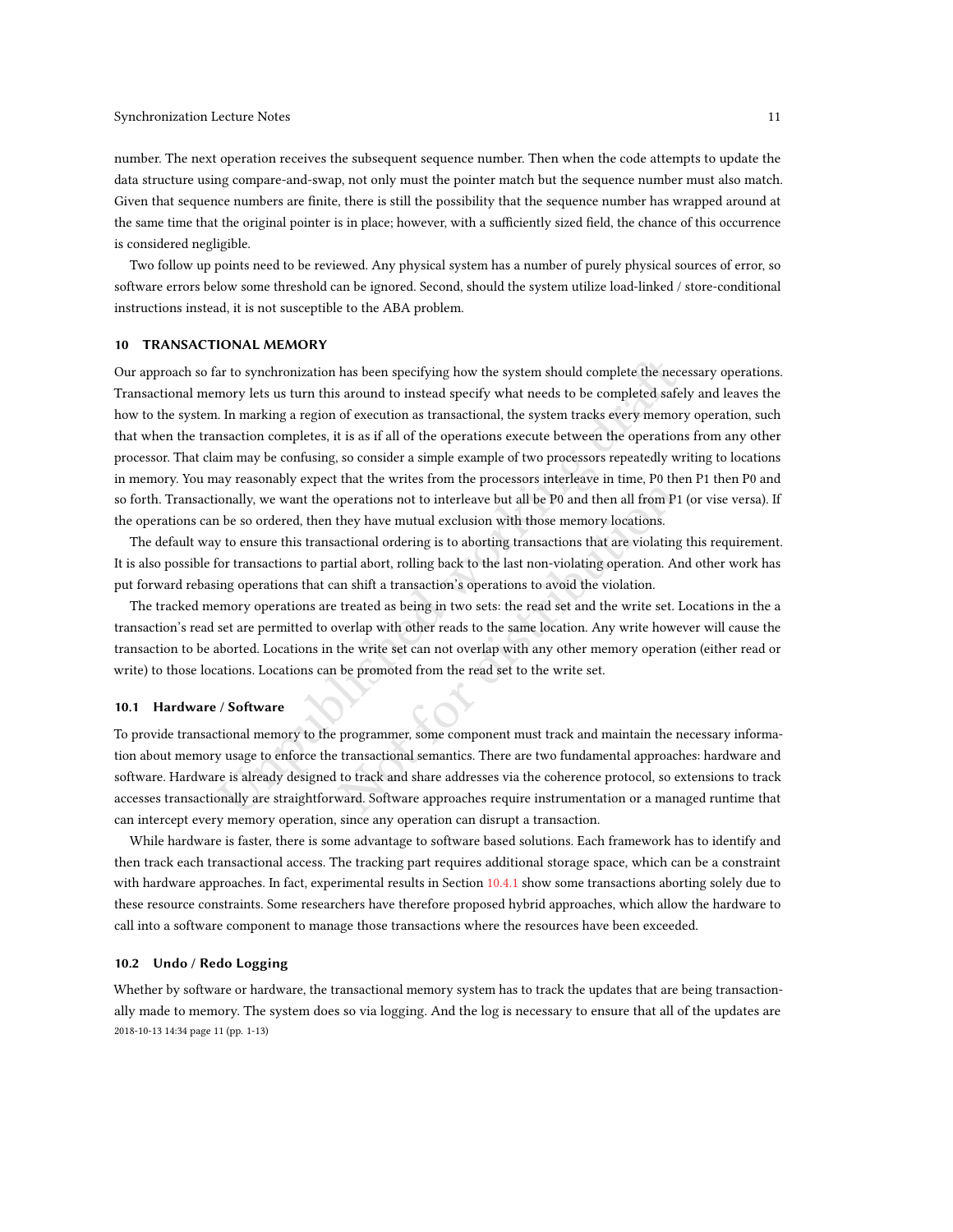either fully applied to memory or were rolled back and did not happen. There are two choices in logging, does the system track the updates and not apply them, or does it apply the updates, but save the old results.

If the system keeps a log of the updates to be applied (redo logging), then rolling back the changes and aborting the transaction is as simple as discarding the log. However, the changes have not been applied to memory so committing the transaction can be time consuming as every logged memory operation must now be applied.

In the contrary design, undo logging, the system applied any updates to memory, while somehow protecting this memory from being globally accessed (otherwise the operations have effectively committed), but has to keep a record of the old values in each location. Then on a commit, the system stops protecting the locations and they are committed. But on the abort, the system has to use the log to reverse every memory operation.

Neither system design has a substantial advantage over the other. Instead, the best system will depend on the circumstances of the workload.

#### 10.3 Optimistic / Pessimistic

A separate problem in designing a transactional memory system is when to detect conflicts in the transaction's read and write sets. There are again two basic approaches to the timing of this detection. Optimistically, the system only searches for conflicts when attempting to commit a transaction.

A separate question is on a conflict between two transactions, which transaction should be aborted. As each abort requires re-executing operations, transactions that have more operations may be preferred on a conflict. Alternatively, a transaction could also briefly ignore the abort in an attempt to complete. However, ignoring aborts can lead to livelock, thus this time needs to be bounded in elapsed time and not just progress.

#### 10.4 Intel TSX

A programmer can delineate the transactional section with XBEGIN and XEND instructions. Within the transactional section, all reads and writes are added to a read- or a write-set accordingly. The granularity for tracking is a cache line. If another processor makes a read request to a line in the write-set or either request to a read-set, then the transaction aborts.

tances of the workload.<br> **Optimistic** / Pessimistic<br>
ate problem in designing a transactional memory system is when to detect conflict<br>
testes. There are again two basic approaches to the timing of this detection. Opti<br>
fo Etchipulary to commin a transaction.<br>
a conflict between two transactions, which transaction should<br>
ignore the abort in an attempt to complete. However, ignoring<br>
unded in elapsed time and not just progress.<br>
the transact Transactions can be semi-nested. A transaction can only commit if the outer transaction is complete. Internally nested transactions do not commit on XEND. If any transaction in the nest aborts, then the entire transaction aborts. If |XBEGIN| equals |XEND|, then the entire transaction commits and becomes globally visible. Transactions can be explicitly aborted by the XABORT instruction, which enables the code to abort early when it can determine that the transaction will or should fail.

As I understand it, TSX is being built on top of the existing cache coherence mechanisms. Each cache line gains an additional bit to indicate if it is part of a transaction. Each memory operation is treated normally between the processor and the coherence hierarchy with several caveats. If a dirty, transactional block is evicted, then the transaction fails. If a dirty, transactional block is demand downgraded from modified to shared or invalid, then the transaction fails. In this case, a new message would indicate that the request to forward the data fails and the request should be satisfied by memory.

If the transaction commits, then the transactional bits are cleared on each cache line. And the lines operate normally according to existing cache coherence mechanisms.

<span id="page-11-0"></span>10.4.1 Experimental Results.

2018-10-13 14:34 page 12 (pp. 1-13)